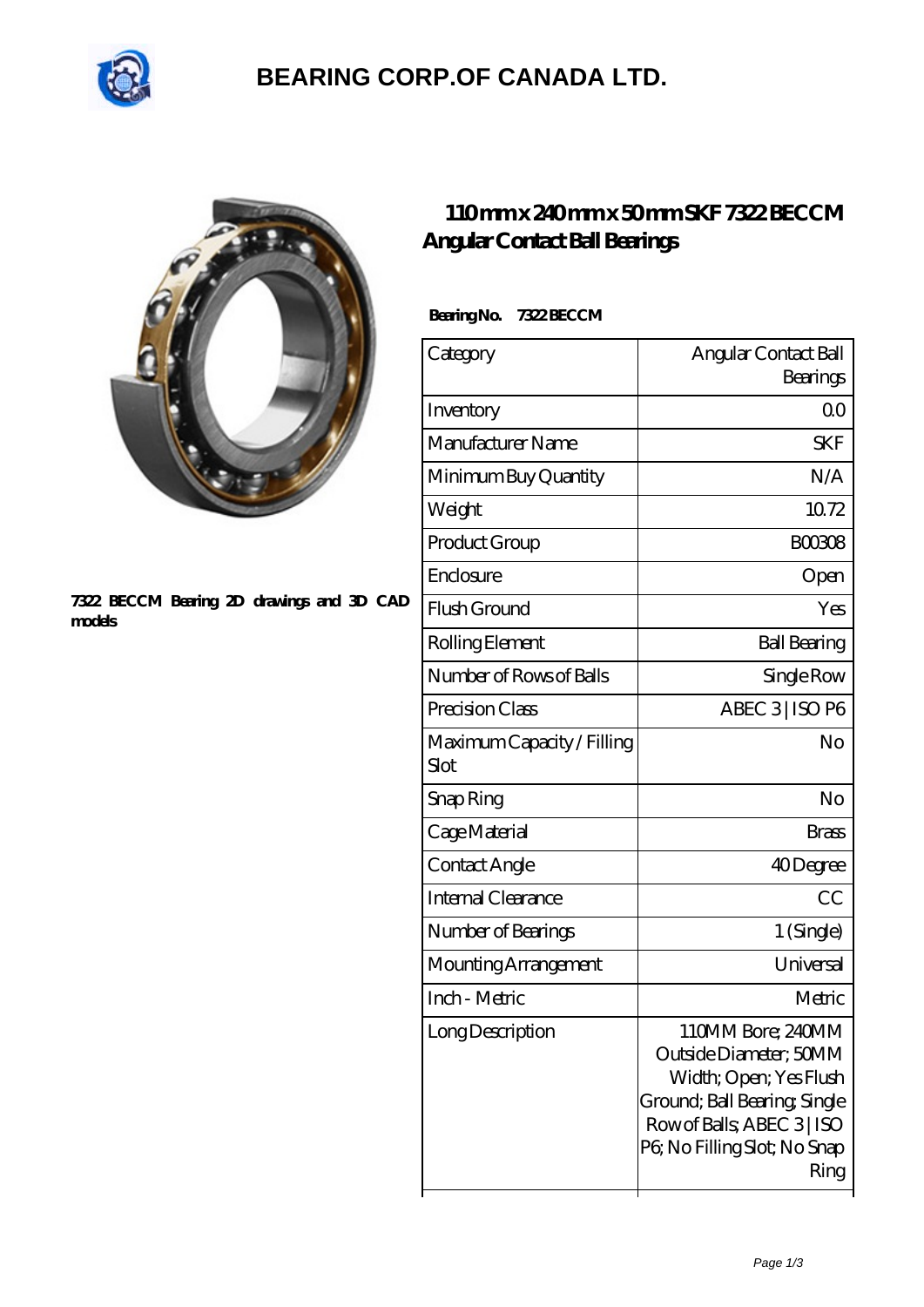

# **[BEARING CORP.OF CANADA LTD.](https://m.2sintermetalltechnik.de)**

| <b>Other Features</b>            | Axial Internal Clearance<br><b>Greater Than Normal</b> |
|----------------------------------|--------------------------------------------------------|
| Category                         | Angular Contact Ball<br>Bearing                        |
| <b>UNSPSC</b>                    | 31171531                                               |
| Harmonized Tariff Code           | 8482105028                                             |
| Noun                             | Bearing                                                |
| <b>Keyword String</b>            | Angular Contact                                        |
| Manufacturer URL                 | http://www.skf.com                                     |
| Manufacturer Item Number         | 7322 BECCM                                             |
| Weight/LBS                       | 23609                                                  |
| D                                | 9.449Inch   240Millimeter                              |
| $\rm d$                          | 4331 Inch   110Millimeter                              |
| B                                | 1.969 Inch   50 Millimeter                             |
| bore diameter:                   | 110mm                                                  |
| operating temperature<br>range:  | $257^\circ$<br>- F                                     |
| outside diameter:                | 240mm                                                  |
| cage material:                   | <b>Brass</b>                                           |
| overall width:                   | 50 <sub>mm</sub>                                       |
| maximum rpm:                     | 4500rpm                                                |
| contact angle:                   | $40^{\circ}$                                           |
| finish/coating                   | Uncoated                                               |
| bore type:                       | Round                                                  |
| fillet radius                    | 3mm                                                    |
| closure type:                    | Open                                                   |
| series:                          | 73                                                     |
| bearing material:                | Steel                                                  |
| weight:                          | $22$ lbs                                               |
| radial dynamic load<br>capacity: | 240kN                                                  |
| manufacturer product page:       | Click here                                             |
| radial static load capacity.     | 245 <sub>kN</sub>                                      |
|                                  |                                                        |